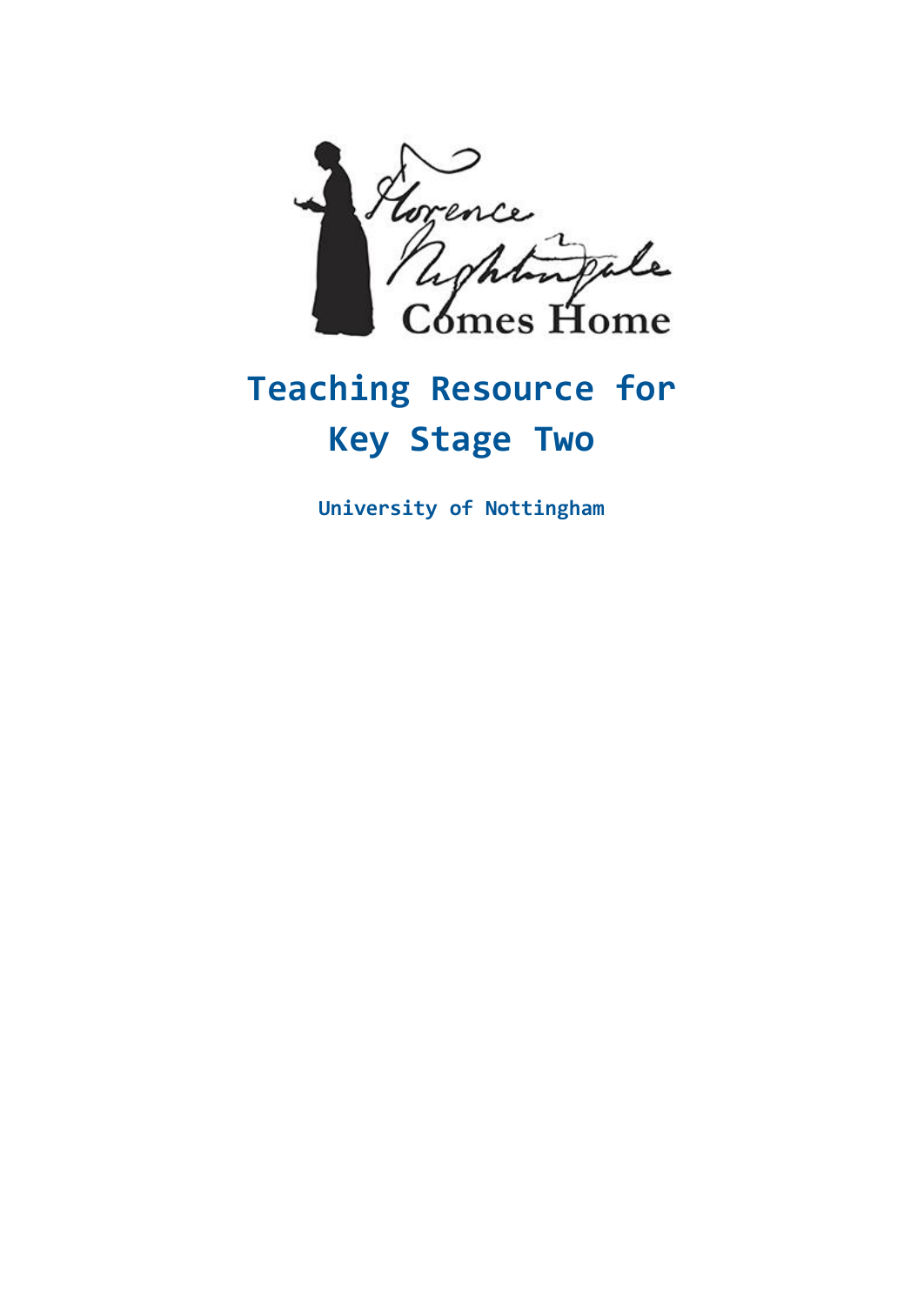#### Introduction

This learning resource of activities has been designed in response to the 'Florence Nightingale Comes Home', University of Nottingham research project funded by the Arts and Humanities Research Council.

In addition to activities for Key Stage 1 and 2, and curriculum links for Key Stage 3, the project has included a book publication 'Florence Nightingale at Home' and an exhibition featured at the Weston Gallery, University of Nottingham, May 2021 – September 2021, all delivered by the project's core team.



The activities have been designed for both use with a handling resource available for loan from the University of Nottingham Manuscripts and Collections Department or with online source materials.

Having consulted with Teachers and Headteachers a flexible selection of activities are provided that can be easily adapted into schemes of work to suit different school and curriculum needs. Each section introduces some information, questions for discussion and activities. The main question which this resource centres on is applicable across the curriculum: How can one person change the world?

## Florence Nightingale and Mary Seacole

The existence of role models from a variety of fields and backgrounds is of vital importance to inspire interest and raise the aspirations of children and young people, as well as developing their understanding of people, places and the past. In recent curricula and pedagogy, Florence Nightingale is often compared to British-Jamaican businesswoman and folk doctor Mary Seacole, who provided first aid and medical assistance to British soldiers during the Crimean War, where she ran a general store and restaurant.

There is controversy among historians over comparing Nightingale and Seacole. Both were heroes to the British troops and celebrated in the press, but the memory of Seacole, unlike that of Nightingale, fell away in Britain after her death in 1881 before being revived in the 1980s. Commemoration of Seacole has subsequently grown significantly and she has been celebrated as the 'greatest Black Briton'. Some misunderstanding has occurred within this revival. Nightingale and Seacole have been turned into historical rivals, but they did not see each other as such, and their paths did not cross except for one brief, cordial meeting. Seacole never nursed in a formal capacity, and though she is often characterised primarily as a nurse, this misrepresents her fascinating story.

This resource seeks to focus on Nightingale's work in the development of professional nursing through the concept of 'Home'. Seacole is not included in this, but references to diverse modern and contemporary healthcare role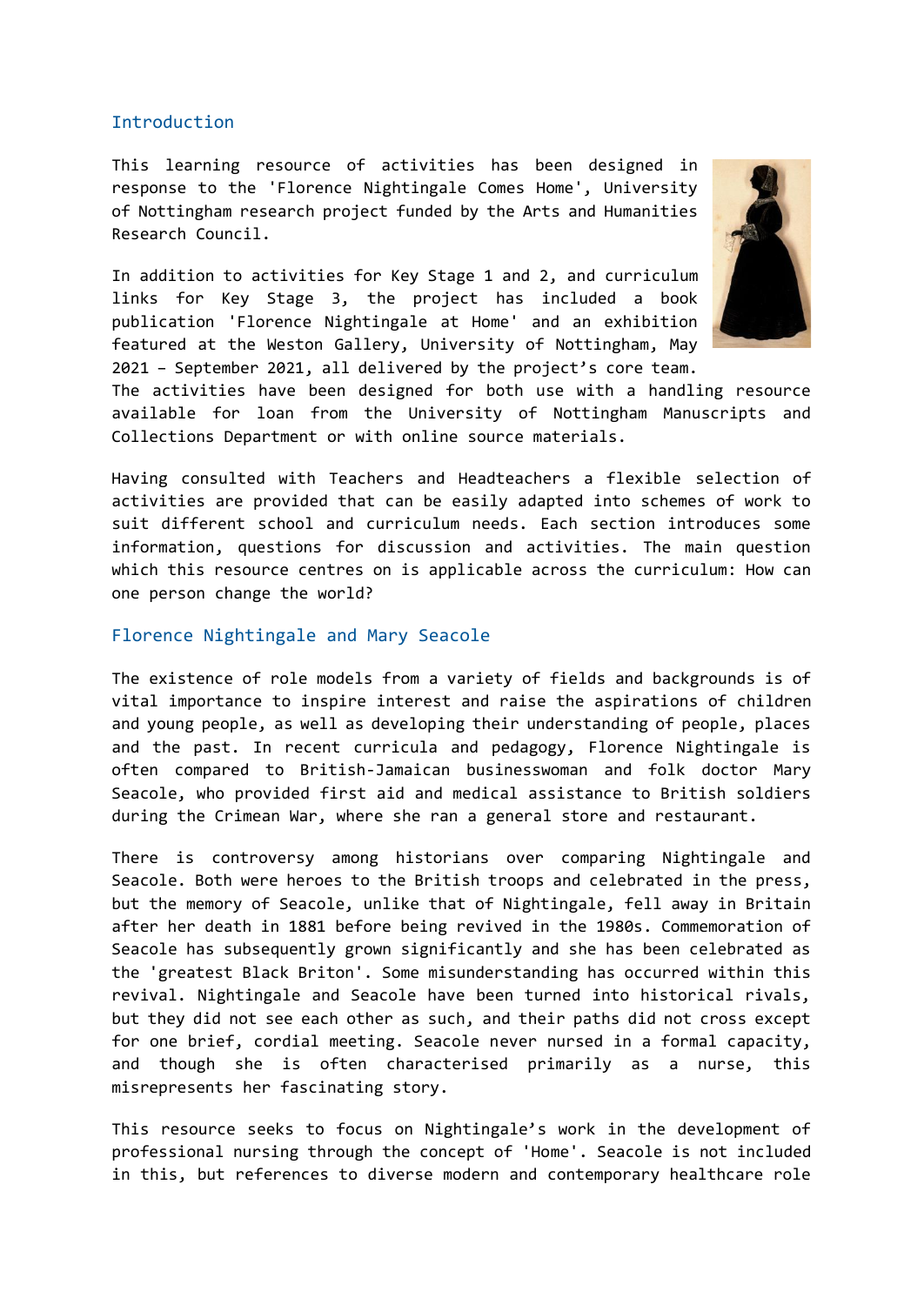models who faced their own challenges are featured - such as the nursing pioneer Kofoworola Abeni Pratt - with the aim of helping children and young people identify with, find interest in, and contextualise Nightingale's story.



*Lea Hurst, Nightingale's childhood home*

## Online Sources and Handling Materials

This resource is structured so that activities can be delivered solely using online and online printable resources. For local schools there is an additional option of loaning the *Florence Nightingale Comes Home* Basket with replica and 19th century style objects and artefacts to enliven teaching through sensory and hands-on engagement. See the *Teachers Notes Introduction to Florence Nightingale Comes Home* for handling resource contents and links to online sources.

Curriculum links are suggested on the next page. If you would like further information about the loan resource and student-led workshops connected to studies at the University of Nottingham such as medicine, mathematics and history please contact Hayley Cotterill, Manuscripts and Special Collections or the Widening Participation Team.

## How can one person change the world?

The resource is designed to centre around investigative questions which can be used across the curriculum. It focuses on 'How can one person change the world?' with further examples included at the end. To approach this question, activities are grouped under 5 headings: Context, Challenges, Choices, Changes and Consequences. Online resources (and handling resources for local schools) are also available.

A useful video introduction to the project is here:

*[https://www.nottingham.ac.uk/manuscriptsandspecialcollections/exhibitions/](https://www.nottingham.ac.uk/manuscriptsandspecialcollections/exhibitions/online/florence-nightingale/index.aspx) [online/florence-nightingale/index.aspx](https://www.nottingham.ac.uk/manuscriptsandspecialcollections/exhibitions/online/florence-nightingale/index.aspx)* (resource 1 on 'Inventory of all online resources' document)*.* 

## **1) Context**

## *What was the context of Florence Nightingale's life?*

Florence Nightingale was born in 1820 in Florence, into a wealthy family who spent winters at their estate in Embley, Hampshire, and summers at Lea Hurst, Derbyshire. Florence and her older sister Parthenope were first educated by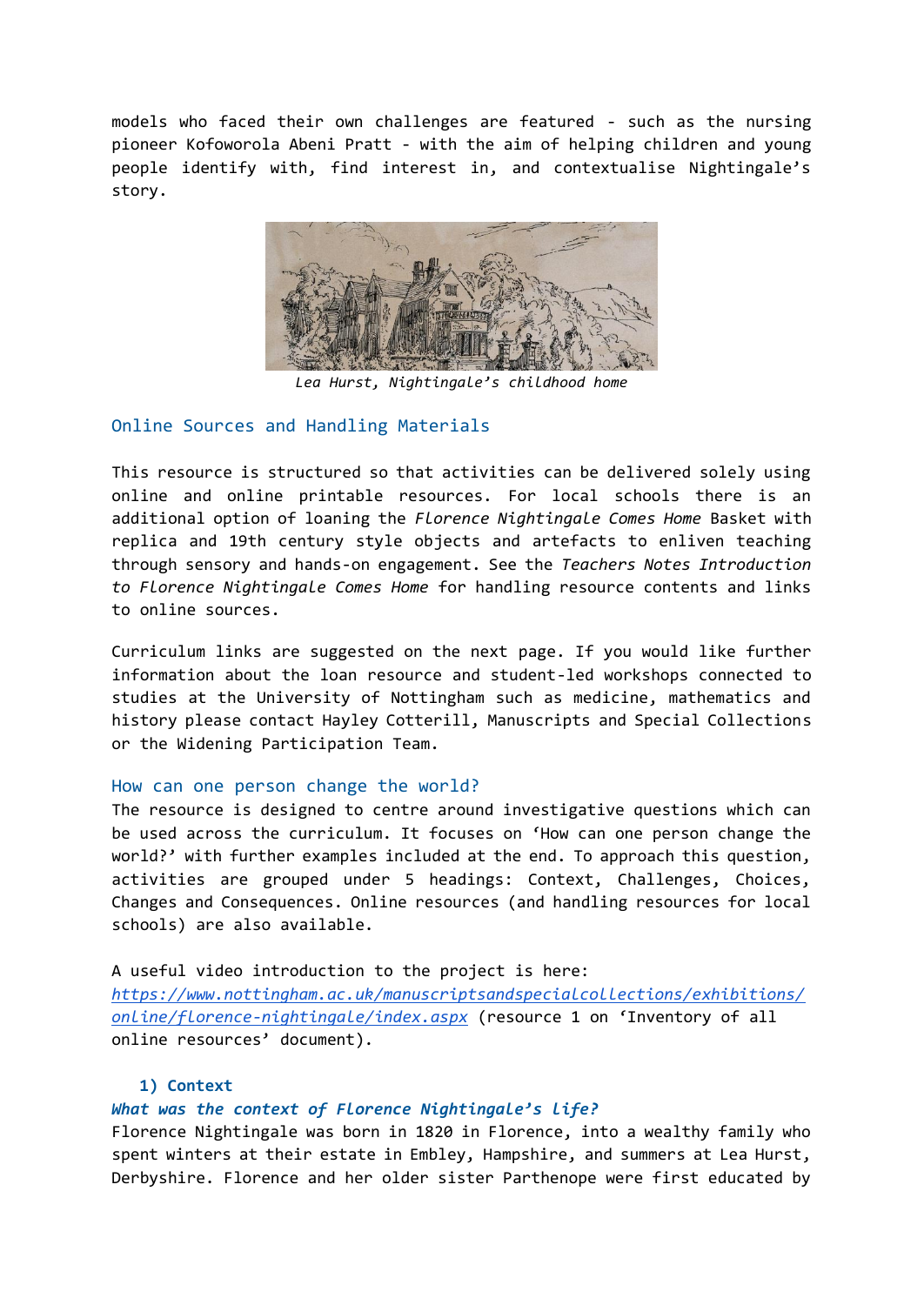a governess and then from 1831 by their father, William Nightingale. She was accustomed to visiting those in the local community who were poor or unwell, and at the age of 16 felt a 'call' to nursing, even though it was not considered a respectable profession in early Victorian times.

| Activity                                                                                                                                                                                                                                                                                                                                                                                                                                                                                                                                                                                                                                                                                                     | Handling<br><b>Resource</b>                                                                                                                                                                                                                                                                                                        | <b>Online Sources</b>                                                                                                                                                                                                                                                     |
|--------------------------------------------------------------------------------------------------------------------------------------------------------------------------------------------------------------------------------------------------------------------------------------------------------------------------------------------------------------------------------------------------------------------------------------------------------------------------------------------------------------------------------------------------------------------------------------------------------------------------------------------------------------------------------------------------------------|------------------------------------------------------------------------------------------------------------------------------------------------------------------------------------------------------------------------------------------------------------------------------------------------------------------------------------|---------------------------------------------------------------------------------------------------------------------------------------------------------------------------------------------------------------------------------------------------------------------------|
| History and English<br>History Detectives: Using selected objects,<br>discuss the following questions in small<br>groups.<br>-What can we find out about Florence<br>Nightingale from these clues about her<br>childhood?<br>-What kind of person do you think she was?<br>-What do you think each object tells us about<br>life in Victorian times?<br>-How was Florence's childhood different from<br>children's lives today?<br>Write a diary entry for a typical day in the<br>life of Florence as a child, being educated at<br>home in her father's library, writing letters,<br>drawing, collecting objects, growing plants,<br>pressing flowers into albums, going for walks,<br>playing word games. | A-beeswax, C-<br>costumes, G-<br>fountain pen,<br>H-writing paper,<br>N-sea shell<br>collection, 0-<br>Victorian street<br>aroma,<br>P-spring aroma,<br>T-lavender aroma,<br>U-Pretty stories<br>with pretty<br>pictures,<br>V-Letter to<br>Grandma,<br>W-Lea Hurst<br>etching,<br>X-colour print of<br>Florence and<br>Parthenope | 15-exhibition<br>board,<br>19-photo Lea<br>Hurst,<br>20-drone footage<br>Lea Hurst,<br>24-tour of<br>Derbyshire,<br>31-reading book<br>for children,<br>32-letter from<br>young Florence<br>33-webpage on<br>family,<br>34-colour print<br>of Florence and<br>Parthenope, |
| Maths and Science<br>Florence Nightingale was very interested in<br>maths and statistics, not just as an adult but<br>also as a child. She had an extensive and<br>highly organised shell collection. Carefully<br>sort the shells into different types. Can you<br>identify them? How could you represent<br>Florence's shell collection? (pictogram, bar<br>chart, pie chart, for example).                                                                                                                                                                                                                                                                                                                | N-sea shell<br>collection,<br>V-letter from<br>Florence to<br>Grandma showing<br>how she liked to<br>organise, list<br>and label.                                                                                                                                                                                                  | 78-list of<br>stores, 79&80-<br>list of<br>contributions<br>91-line graph,<br>118-printable<br>quotes document<br>p1,                                                                                                                                                     |

## **2) Challenges**

#### *What challenges did Florence Nightingale face?*

Being educated at home had both positives and negatives. Did you do some school work from home during the pandemic? Florence was in some ways quite restricted by her family and what society was like at the time. When she was 25, her parents did not allow her to train to be a nurse at Salisbury Hospital as she wished. It was more socially acceptable for a young lady to travel in Europe than to become a nurse, and ironically this allowed Florence to learn about nursing at Kaiserswerth in Germany. In 1954 Florence led a team of 38 nurses to Scutari, to work in the military hospitals during the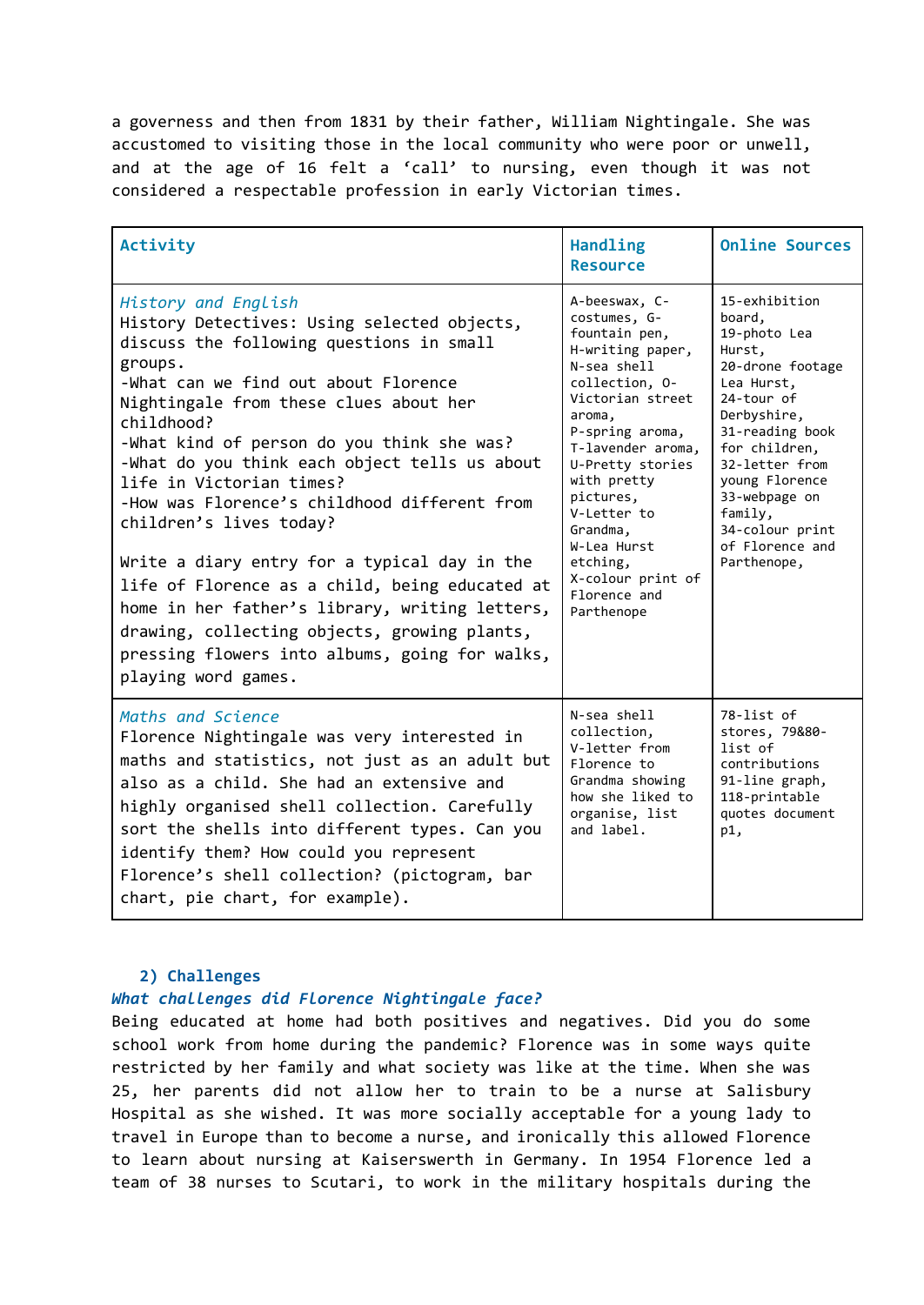Crimean War. When Florence returned, she was very unwell (from an illness called brucellosis, much less common now) and had to stay in bed for much of the next 20 years of her life. You might know people who are also facing challenges like these - whether from long Covid, a short- or long-term disability or another illness. Florence did much of her work from home during that time. She was extremely productive but in very challenging circumstances: writing, analysing, advocating and using her influence to fight for change. Florence was shaken and depressed on her return from Scutari, but we know that she kept herself busy and distracted with work; she asked for support from her family; she tried to help people; she kept in touch with others through letter writing; and she enjoyed the company of her cats.

| Activity                                                                                                                                                                                                                                                                                                                                                                                                                                                                                                                                                                | Handling<br><b>Resource</b>                                                                                                             | <b>Online Sources</b>                                                                                                                                                                                        |
|-------------------------------------------------------------------------------------------------------------------------------------------------------------------------------------------------------------------------------------------------------------------------------------------------------------------------------------------------------------------------------------------------------------------------------------------------------------------------------------------------------------------------------------------------------------------------|-----------------------------------------------------------------------------------------------------------------------------------------|--------------------------------------------------------------------------------------------------------------------------------------------------------------------------------------------------------------|
| <b>PSHE</b><br>What is mental health? What things can we do<br>to try and look after our mental health when<br>times are tough? Discuss things to try that<br>can help keep us mentally healthy,<br>acknowledging that everyone is different.<br>Design a poster with strategies and ideas for<br>looking after our mental health. Who can help<br>us when we face challenges? Create a 'Circle<br>of Support' diagram to show that we can draw<br>on many sources of support including NHS,<br>NSPCC, Childline, family, friends, teachers or<br>school community etc. | B-barbie,<br>P-spring aroma,<br>T-lavender aroma,<br>V-Florence letter<br>to grandma,<br>W-Lea Hurst<br>etching, DD-<br>postcard print, | 42-Florence in<br>bed,<br>53-Florence and<br>publicity,<br>114-cabin fever<br>blog,<br>119-Florence's<br>illness,                                                                                            |
| English<br>Write a persuasive letter e.g. from Florence<br>to parents, or from Florence to an influential<br>government person (e.g. Sidney Herbert, the<br>Secretary of State for War 1859-1861).<br>Try to write in the character of Florence and<br>think of your audience; include persuasive<br>language features such as strongly stating<br>your case, points that back up your argument,<br>rhetorical questions, statistics, an expert's<br>opinion, repetition, a personal story.                                                                             | V-letter to<br>Grandma                                                                                                                  | 4-letter from<br>Florence video,<br>32-letter from<br>young Florence to<br>Henry,<br>65-virtual<br>Crimean war<br>scrapbook, 66-<br>letters from Duke<br>of Newcastle, 75-<br>letter from the<br>War Office, |
| Geography and History<br>Map some of Florence's journeys using an atlas<br>to help you. Research and add information to<br>your map, such as how long Florence stayed in<br>each location, who else was there and why she                                                                                                                                                                                                                                                                                                                                               | K-replica medal,<br>0-T aromas,<br>W-Lea Hurst, Y-<br>regiment photo,<br>Z-battery photo,                                               | 125-interactive<br>timeline,<br>126-Google earth<br>tour                                                                                                                                                     |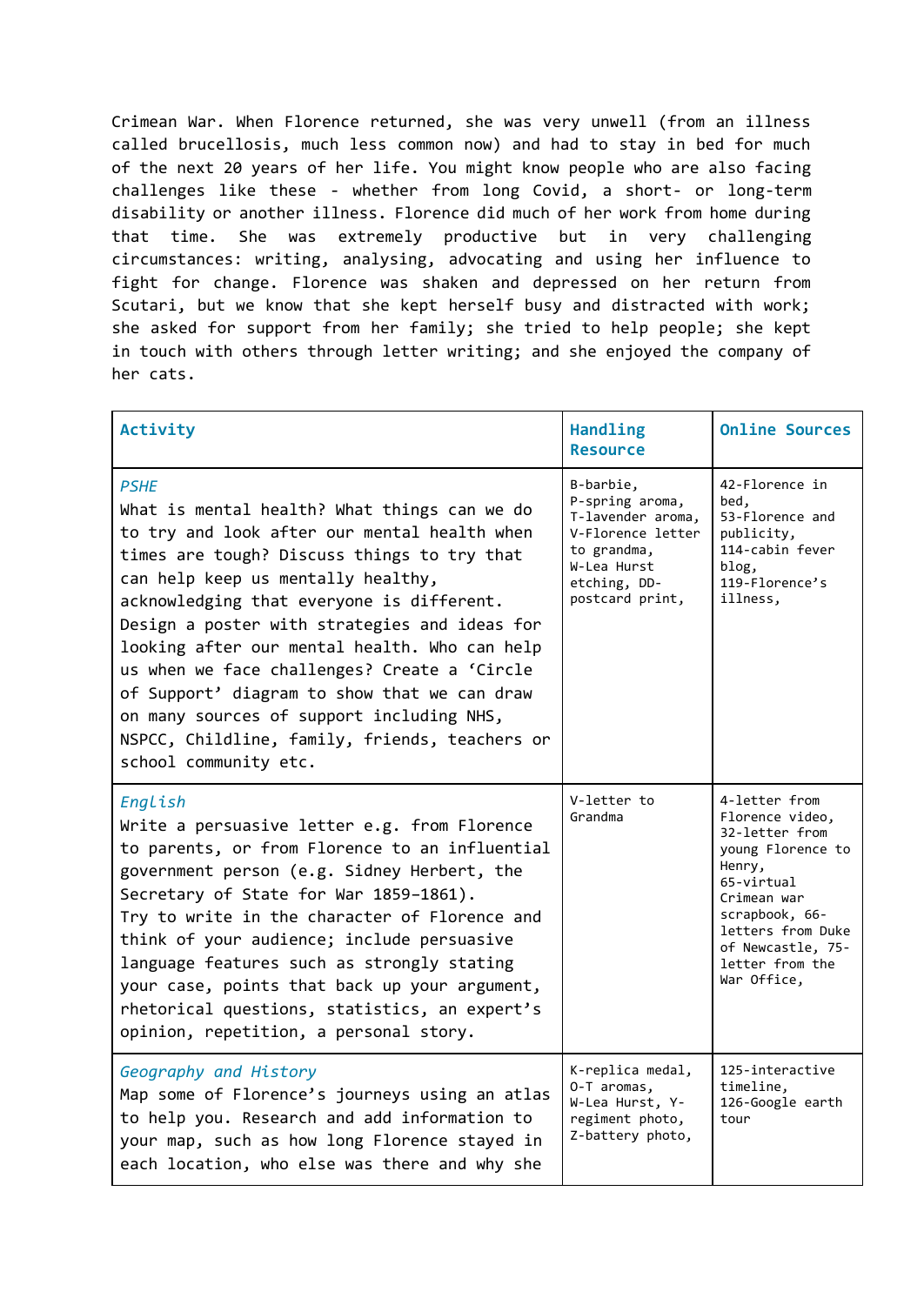## **3) Choices**

#### *What choices did Florence Nightingale make during her life?*

As a wealthy woman in Victorian times, Florence was expected to marry and not to have a career. The only types of work which were considered acceptable for a 'gentlewoman' were being a governess or a teacher, and Florence was frustrated by the difficulties of working in her chosen area. Things are getting better in current times - children have many more opportunities to study subjects they are interested in, to get qualifications and to choose a job or career. However there are still some jobs where groups of people are underrepresented, for example there are fewer women working in fields such as politics or computing.

It is also much more common now for people to have several jobs throughout their adult life. Florence Nightingale was fortunate to have considerable financial resources behind her which helped her to work towards her goals, but she also worked very hard in her education which enabled her to hold her own when dealing with men in positions of power - unusual for a woman of her time.

Some comparisons or parallel studies of contemporary influential individuals may be useful here. Many or perhaps all of these people at times faced significant challenges and barriers in their lives, for example Nurse Pratt due to her race or Rashford due to child poverty. Others, for example Captain Tom, brought about a public outpouring of support in his fundraising efforts, not dissimilar to Florence. Individuals of focus could include:

- Kofoworola Abeni Pratt first black nurse in the NHS
- Marcus Rashford footballer, campaigner for ending child poverty
- Captain Tom Moore British Army Officer, fundraiser for *NIHS Charities Together* when aged 99-100 during the pandemic
- Sarah Gilbert scientist who developed Covid-19 vaccine
- Malala Yousafzai Pakistani activist for female education
- Kate Bingham led UK's work on the vaccine rollout programme during the pandemic

| Activity                                                                                                                                                                       | Handling<br><b>Resource</b>                                                     | <b>Online Sources</b>                                                          |
|--------------------------------------------------------------------------------------------------------------------------------------------------------------------------------|---------------------------------------------------------------------------------|--------------------------------------------------------------------------------|
| PSHE / Careers / Citizenship<br>How many jobs can you think of in the field of<br>healthcare? Which other fields support the<br>NHS? (e.g. engineering). Create a map of these | B-barbie,<br>L-face mask<br>(nursing through<br>the ages and<br>different items | 95-Florence's<br>approach to<br>nursing,<br>109-Pratt blog,<br>110-Explore NHS |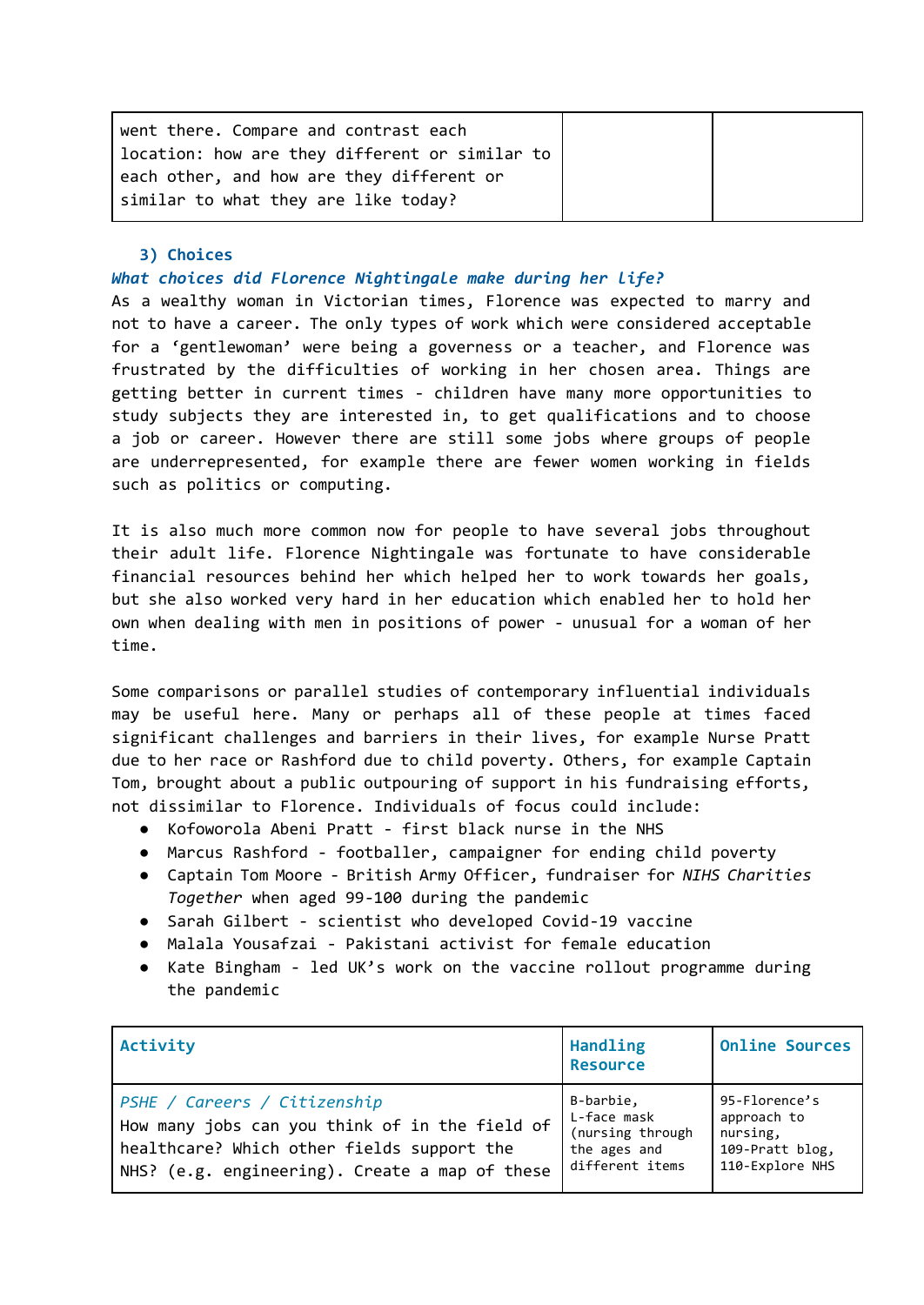| roles in your local area (e.g. hospitals, GP<br>surgeries, dentists, physiotherapists).<br>Use the NHS 'Explore roles' webpage to find<br>out about the range of careers in the NHS, or<br>have a go at the 'Find your career' quiz.<br>Invite students or practising NHS workers into<br>school to speak with pupils.<br>What attributes do you think are needed for<br>these roles? Fill in a self-portrait outline<br>with your own skills, attributes and<br>ambitions.                                                                                       | to spot),<br>M-nurses<br>regulations tea<br>towel                                                                                                           | roles,<br>113-Povey blog,<br>118-Printable<br>quotes,                                                                                                                                                                                                                                                                                                                                                                                                                       |
|-------------------------------------------------------------------------------------------------------------------------------------------------------------------------------------------------------------------------------------------------------------------------------------------------------------------------------------------------------------------------------------------------------------------------------------------------------------------------------------------------------------------------------------------------------------------|-------------------------------------------------------------------------------------------------------------------------------------------------------------|-----------------------------------------------------------------------------------------------------------------------------------------------------------------------------------------------------------------------------------------------------------------------------------------------------------------------------------------------------------------------------------------------------------------------------------------------------------------------------|
| History<br>Compare<br>-Victorian hospitals and modern hospitals.<br>What changes did Florence make? Create<br>labelled diagrams to show then and now.<br>-the lives of rich and poor in Victorian<br>times. How was Florence's life as a wealthy<br>woman different to that of a poor woman in a<br>workhouse?<br>-Florence with a contemporary influential<br>individual (e.g. Marcus Rashford). What<br>challenges have they both faced and how did<br>this affect their choices? Create an<br>illustrated factfile for each person to show<br>your comparison. | A-beeswax, B-<br>barbie,<br>E-replica<br>lantern, F-<br>medicine bottle,<br>I-candle holder,<br>J-scrubbing<br>brush,<br>L-face mask, R-<br>soap suds aroma | 15-Derbyshire<br>family,<br>56-Crimean<br>conditions,<br>59-wood<br>engraving, 64-<br>medicine chest,<br>69-army doctor,<br>73-nurses in<br>Crimean war,<br>95-approach to<br>nursing,<br>96-St Thomas, 97-<br>plan,<br>98-plan of a<br>hospital,<br>102-nurses photo,<br>104-workhouse<br>changes,<br>108-Florence's<br>workhouse<br>influence,<br>105-field<br>ambulance,<br>109-Nurse Pratt,<br>115-Sarah<br>Gilbert, 116-<br>Marcus Rashford,<br>121-bird in a<br>cage, |

# **4) Changes**

*What did Florence Nightingale achieve and what changes did she bring about?* 

Florence is best known for her nursing work in the Crimea. More soldiers were dying from disease due to the poor conditions in the hospitals than from their battlefield wounds. Leading a team of nurses, Florence travelled to take charge of the nursing in two military hospitals in Scutari in October 1854. Additionally Florence worked with *The Times* newspaper to request and organise public donations. Less well known is her other work in Britain: designing hospitals, reforming workhouses, improving health at home and creating training schools and accommodation for nurses. On her return from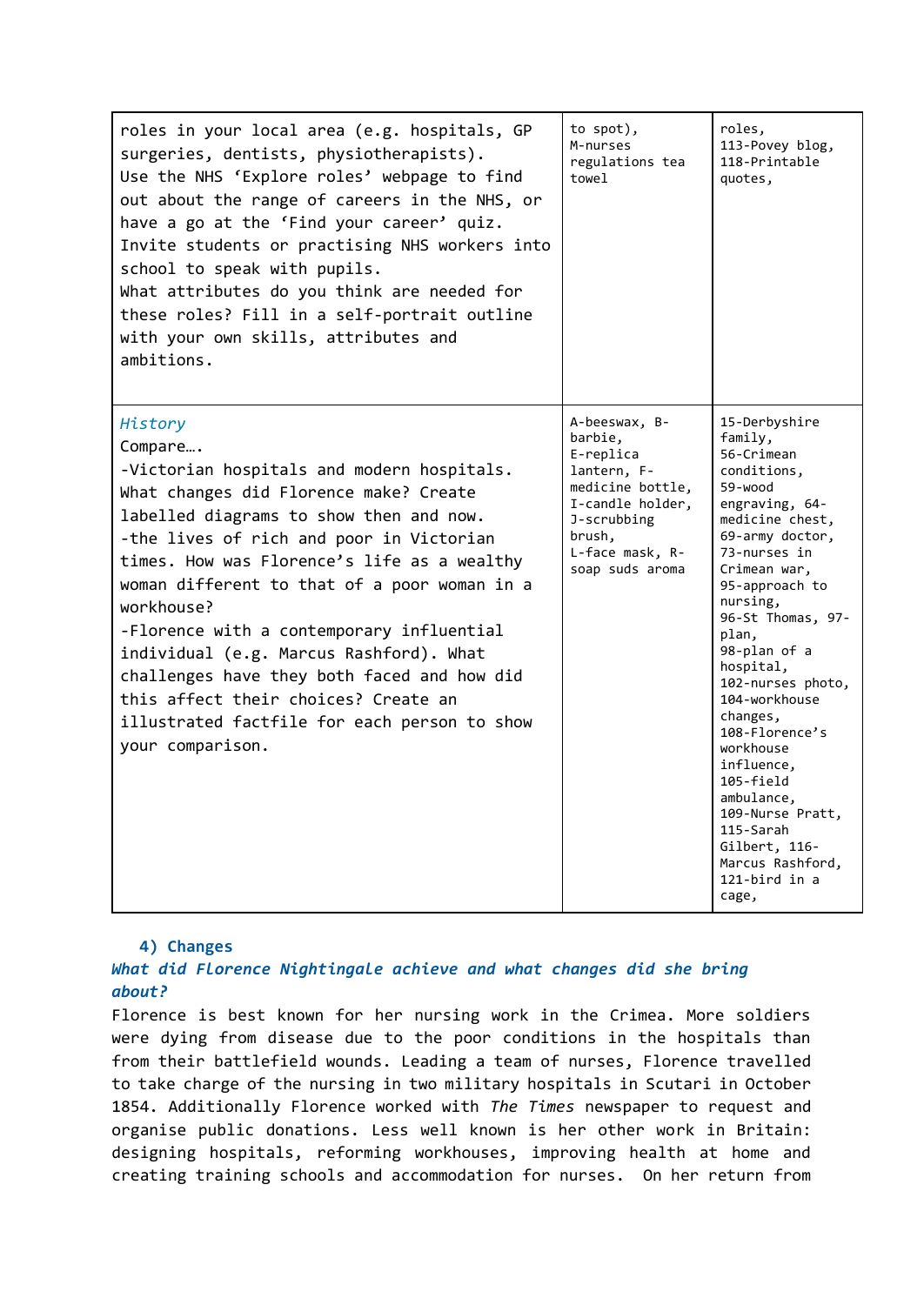Scutari, Florence wrote influential publications including *Notes on Hospitals* and *Notes on Nursing*, which sought to improve health at home through advocating fresh circulating air and other measures. In 1860 Florence opened the Nightingale Training Hospital for nurses at St Thomas' Hospital. She also produced a report on improving conditions of the military and communities in India, collecting vast amounts of data although she was not able to travel to India herself.

| Activity                                                                                                                                                                                                                                                                                                                                                                                                                                                                                                                                                                                                                                                                                                                                                                                                                                                                                                                                                                                                                                                                                                                                                                                                           | Handling<br><b>Resource</b>                                                                                                                                         | <b>Online Sources</b>                                                                                                                                                                                                                      |
|--------------------------------------------------------------------------------------------------------------------------------------------------------------------------------------------------------------------------------------------------------------------------------------------------------------------------------------------------------------------------------------------------------------------------------------------------------------------------------------------------------------------------------------------------------------------------------------------------------------------------------------------------------------------------------------------------------------------------------------------------------------------------------------------------------------------------------------------------------------------------------------------------------------------------------------------------------------------------------------------------------------------------------------------------------------------------------------------------------------------------------------------------------------------------------------------------------------------|---------------------------------------------------------------------------------------------------------------------------------------------------------------------|--------------------------------------------------------------------------------------------------------------------------------------------------------------------------------------------------------------------------------------------|
| Maths<br>Florence realised that easy-to-visualise<br>diagrams were useful for revealing patterns<br>that would not otherwise be obvious. She<br>advocated the importance of having a thorough<br>data collection system in place, keeping data<br>carefully and consistently and of providing<br>proper context for statistics. She worked by<br>these principles when, for example,<br>investigating why British army deaths when at<br>rest were higher than in the civilian male<br>population. The purpose of her statistical<br>work was to change the way people thought and<br>to influence decisions, ultimately saving<br>lives. Florence's processes and suggestions<br>changed the way British military data was<br>gathered and recorded, brought about new<br>guidelines for construction of new barracks<br>and hospitals and improved the health of the<br>armed forces. Her charts were later taken up<br>for use in other publications e.g. census<br>data.<br>Select some of the graphs and charts designed<br>by Florence. What do they show? What change<br>was Florence trying to bring about? Use the<br>interactives to answer comprehension questions<br>interpreting Florence's diagrams. | B-barbie, D-<br>costumes, 0-<br>Victorian street<br>aroma,<br>Q-sewer aroma, S-<br>gunpowder aroma,<br>Y&Z-war photos,                                              | 84-Big data<br>video, 93-modern<br>example of polar<br>area chart, 94-<br>errors with data,<br>118-printable<br>quotes,<br>127-maths<br>interactive, 129-<br>maths<br>interactive, 130-<br>maths<br>interactive, 131-<br>maths interactive |
| English and History<br>Write a newspaper article following Florence's<br>arrival in Scutari. What were some of the<br>problems? How have things started to change<br>for the better? What do Florence, her nurses,<br>the doctors and the soldier patients have to<br>say about it? Include direct and reported<br>speech, an eye-catching headline, and answer                                                                                                                                                                                                                                                                                                                                                                                                                                                                                                                                                                                                                                                                                                                                                                                                                                                    | B-barbie,<br>E-replica<br>lantern, I-candle<br>holder, J-<br>scrubbing brush,<br>K-replica medal,<br>Q-sewer aroma, R-<br>soap suds aroma,<br>S-gunpowder<br>aroma, | 55-Florence's<br>impact in<br>Scutari, 56-<br>Crimean<br>conditions,<br>59-Illustrated<br>London News, 61-<br>Florence<br>attending the<br>wounded, 65-<br>virtual scrapbook                                                               |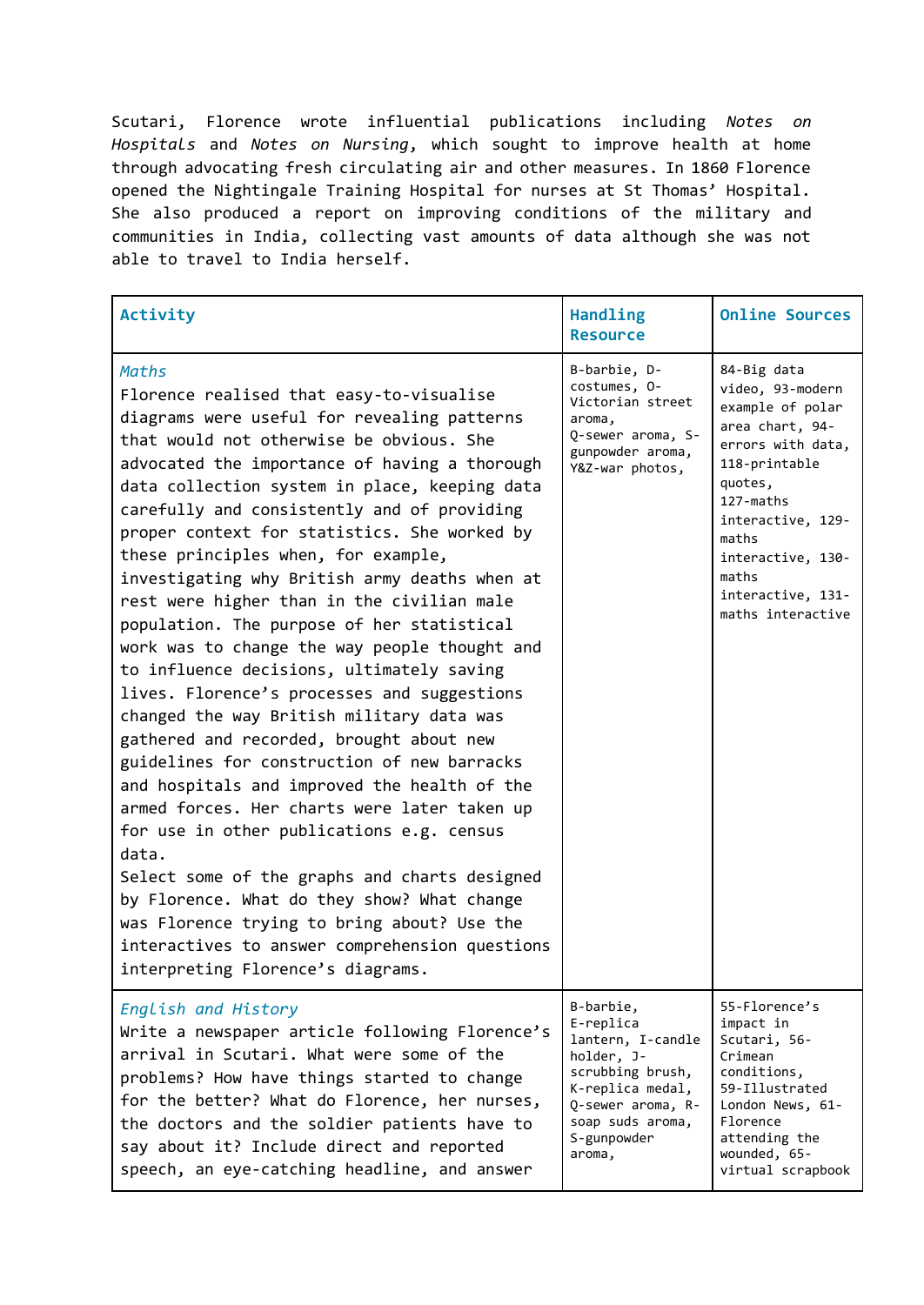| the questions who, what, when, where and why<br>in the first paragraph. | Y-97th regiment<br>photo,<br>Z-Malakov Barrack<br>Battery photo,<br>BB-Illustrated<br>London News,<br>$CC$ -Lady's Own<br>Paper,<br>EE-Florence in<br>Scutari, | e.g. $p14$ ,<br>67-Barracks at<br>Scutari, 68-<br>Crimean war<br>photos,<br>72-soldier's<br>perspective, 73-<br>lives of nurses<br>in Crimea, 74-<br>Crimean nurse,<br>76-plan of<br>Scutari barracks<br>and hospital,<br>83-newspaper<br>article |
|-------------------------------------------------------------------------|----------------------------------------------------------------------------------------------------------------------------------------------------------------|---------------------------------------------------------------------------------------------------------------------------------------------------------------------------------------------------------------------------------------------------|
|-------------------------------------------------------------------------|----------------------------------------------------------------------------------------------------------------------------------------------------------------|---------------------------------------------------------------------------------------------------------------------------------------------------------------------------------------------------------------------------------------------------|

## **5) Consequences**

# *What was the impact of Florence Nightingale's work?*

Do you think Florence Nightingale was an 'influencer' and who are some 'influencers' of today? What are the good or bad things about being an 'influencer'? Is there a difference between perception and reality? What was Florence's legacy? (There is even an asteroid named after her!)

Florence Nightingale's life and work continue to be relevant and important to us today, particularly due to her founding of modern nursing, approaches to fighting infectious illnesses at home (for example social distancing, hygiene, washing hands and ventilation just as in the Covid response), and the Covid hospitals named 'Nightingale Hospitals' in her honour in 2020: 200 years after her birth. During her lifetime Florence herself had a mixed attitude towards fame, recognising its benefits to her causes but berating its demands on her time.

The word 'influencer' in the 21st century usually refers to popular social media personalities, who make a living from their content, monetised viewings, follower statistics and associated advertising. Influencers today often have a large online following, which can have its own problems (difficult to preserve privacy, attracts scammers, fake accounts, trolls etc). How can we keep ourselves safe online? How much information is it safe to put online and how can we deal with it when things go wrong? How easy, realistic or worthwhile is it to aim to become a social media influencer? How can fame be used for positive outcomes and why is this important?

| Activity                                                                                                       | Handling<br><b>Resource</b>                               | <b>Online Sources</b>                                                       |
|----------------------------------------------------------------------------------------------------------------|-----------------------------------------------------------|-----------------------------------------------------------------------------|
| Computing and English<br>Florence Nightingale found that her fame<br>caused her some problems. There were also | B-barbie, AA-<br>Florence<br>engraving BB-<br>Illustrated | 45-bronze<br>statuette, 53-<br>uncomfortable<br>with publicity,<br>60-poem, |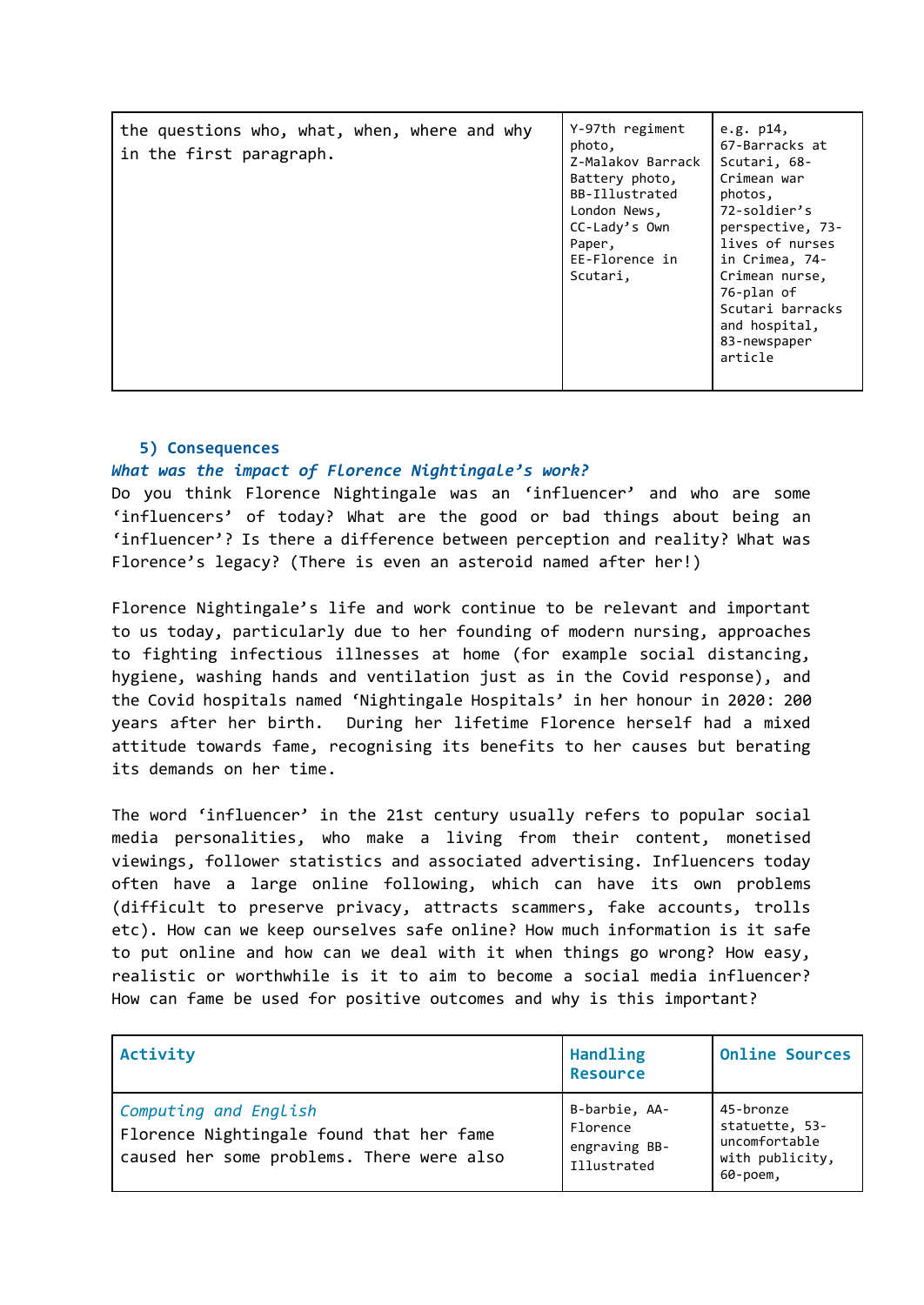| times when her fame was useful, for example<br>when fundraising. Discuss the pros and cons,<br>risks and benefits of being an influencer. In<br>small groups, imagine that Florence was<br>working in the 21st century with access to the<br>internet and create a persuasive TikTok (very<br>short online video clip which could include a<br>skit/visual/dance/song) to increase support<br>for FN's work.                                                                                                                                                                                                                                                                                                                                                              | London News, CC-<br>Lady's Own Paper,<br>DD-Florence<br>postcard                                                                                                                                                         | 68-among first<br>photos of a war<br>to inform people<br>at home,<br>79&80-list of<br>contributions to<br>Scutari<br>117-social media<br>influencers, 118-<br>printable quotes<br>p4, 120-legend<br>and legacy,                                                                                                                                                                         |
|---------------------------------------------------------------------------------------------------------------------------------------------------------------------------------------------------------------------------------------------------------------------------------------------------------------------------------------------------------------------------------------------------------------------------------------------------------------------------------------------------------------------------------------------------------------------------------------------------------------------------------------------------------------------------------------------------------------------------------------------------------------------------|--------------------------------------------------------------------------------------------------------------------------------------------------------------------------------------------------------------------------|-----------------------------------------------------------------------------------------------------------------------------------------------------------------------------------------------------------------------------------------------------------------------------------------------------------------------------------------------------------------------------------------|
| History<br>How do we know what is true? Some sources are<br>more reliable than others. Discuss primary and<br>secondary sources, and why it is important to<br>consider who is writing and for what purpose.<br>Sort a selection of sources into 'primary' and<br>'secondary'. Primary sources were written at<br>the time and can give us a first hand<br>perspective. Secondary sources by historians<br>often draw on a variety of primary sources and<br>consider the wider context and newly emerging<br>evidence. Both can be subject to bias and<br>misconception, but both are useful.<br>Complete the following information for each<br>source:<br>-what is it?<br>-who wrote or created it?<br>-for what purpose was it created?<br>-what can we learn from it? | B-barbie,<br>V-letter to<br>Grandma, Y-<br>regiment photo,<br>BB-Illustrated<br>London News, CC-<br>Lady's Own Paper,                                                                                                    | 14-exhibition<br>board,<br>32-letter young<br>Florence,<br>55-report on<br>hospitals, 65-<br>virtual<br>scrapbook,<br>68-war photos,<br>69-Edward Wrench<br>sketch of tent,<br>83-newspaper<br>article from<br>1954, 95-health<br>and hospitals,<br>106-audio<br>recording of<br>Florence's voice,                                                                                      |
| Art<br>Pictures of Florence: Look at some of the<br>different pictures, paintings and photographs<br>of Florence. In each one consider who was<br>creating it and for what purpose: what is the<br>image they are trying to portray? Do pictures<br>always tell the truth? Do they give us the<br>'full picture' or are some aspects exaggerated<br>and others left out? Create a (21st century)<br>'profile picture' or YouTube-style thumbnail<br>for Florence - what would she have wanted to<br>portray in an image of herself?                                                                                                                                                                                                                                       | B-barbie, L-<br>Florence face<br>mask,<br>X-colour print of<br>Florence and<br>Parthenope, AA-<br>engraving, BB-<br>Illustrated<br>London News,<br>CC-Lady's Own<br>Paper, DD-<br>postcard,<br>EE-Florence in<br>Scutari | 34-Florence and<br>Parthenope, 35-<br>sketch, 36-carte<br>de visite, 37-<br>photo,<br>38-Lady with the<br>Lamp,<br>40-Nightingale<br>and Verney,<br>41-photo of<br>Nightingale, 42-<br>photogravure, 43-<br>ink silhouette,<br>44-photo, 52-<br>nurse looking up<br>at vision,<br>57-oil painting,<br>58-wood<br>engraving, 59-<br>engraving, 60-<br>scene,<br>61-attending<br>wounded, |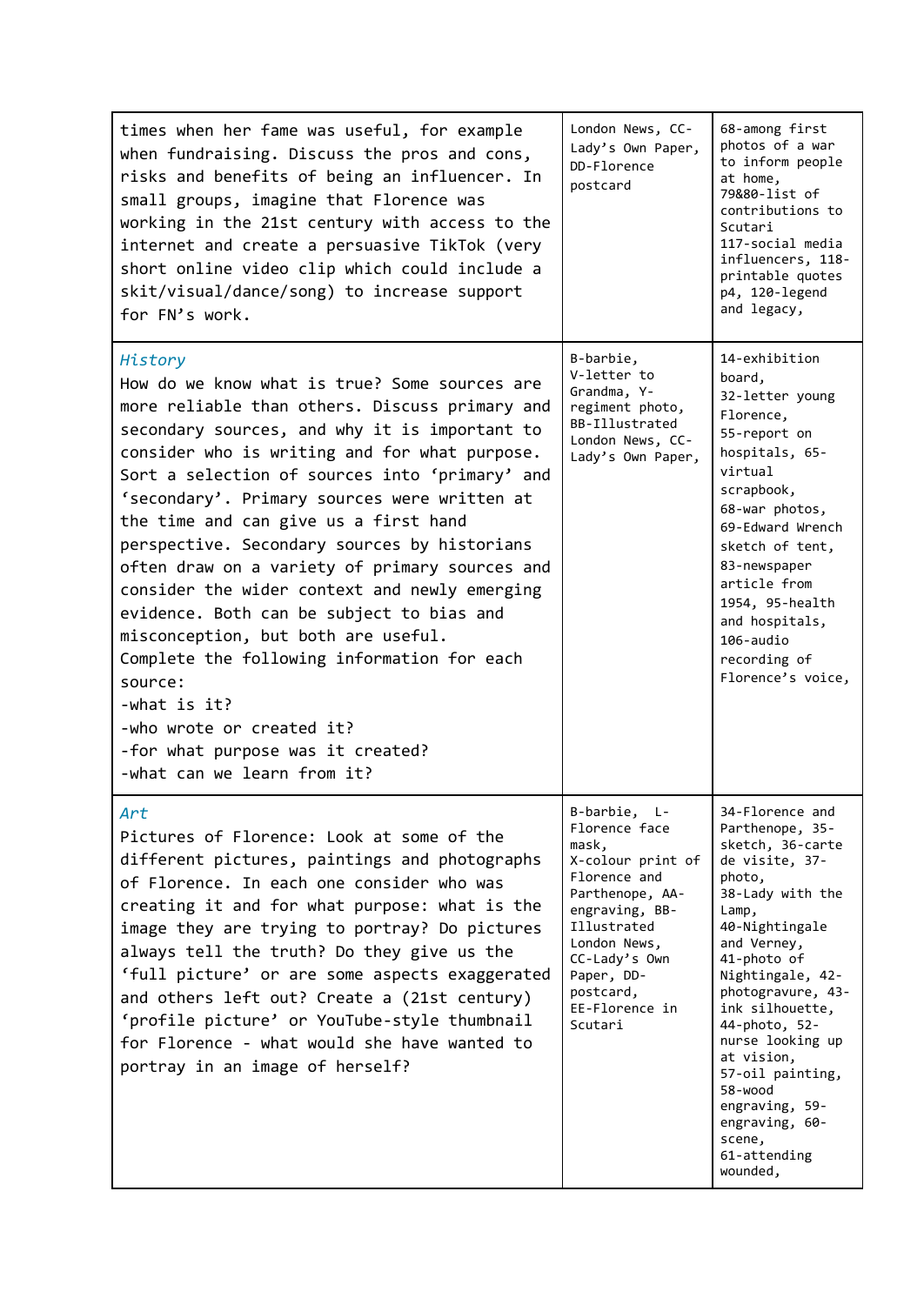#### **Drawing together - Can one person change the world?**

Looking at some of these activities should give sufficient background to draw the topic together and have an informed discussion on Florence Nightingale and the big question of 'Can one person change the world?' This prompts a response and can lead onto thinking about what we can do as individuals to make a difference in the world. Very few people are going to become as famous as Florence Nightingale but everyone can make little changes which positively impact the lives of others.

#### **Response activity suggestions**

#### *History and English*

Answering this big question could be done in the form of a class debate, with sides gathering evidence for and against the question 'Can one person change the world?', from what they have learnt and drawing on other historical or contemporary examples.

#### *Drama and Music*

In small groups, plan, write and rehearse a dramatic piece which represents an effect of Florence's work. Put together all the pieces in one performance to show the different ways in which one person could change the world. Victorian music, costume and artefacts could be included.

#### *Art and History*

Select the most important legacies or consequences of Florence Nightingale's work in your opinion. Reflect and decide how you would like to represent these through art. How could you incorporate popular Victorian styles and techniques into your work such as copperplate, watercolour, etchings, ornate detail? Which examples of Victorian art will you use as inspiration? *History*

Complete the Florence Nightingale quiz! (resource 128)

Other big questions which could be explored drawing on Florence Nightingale's story include:

- How can mathematics change people's health?
- Which significant events in the 19th century caused changes to people's homes and health?
- What does 'home' mean to you? How have homes and the way we use our homes changed over the past 200 years?
- Why is healthcare important and how has it changed in homes, hospitals and other settings over the past 200 years?